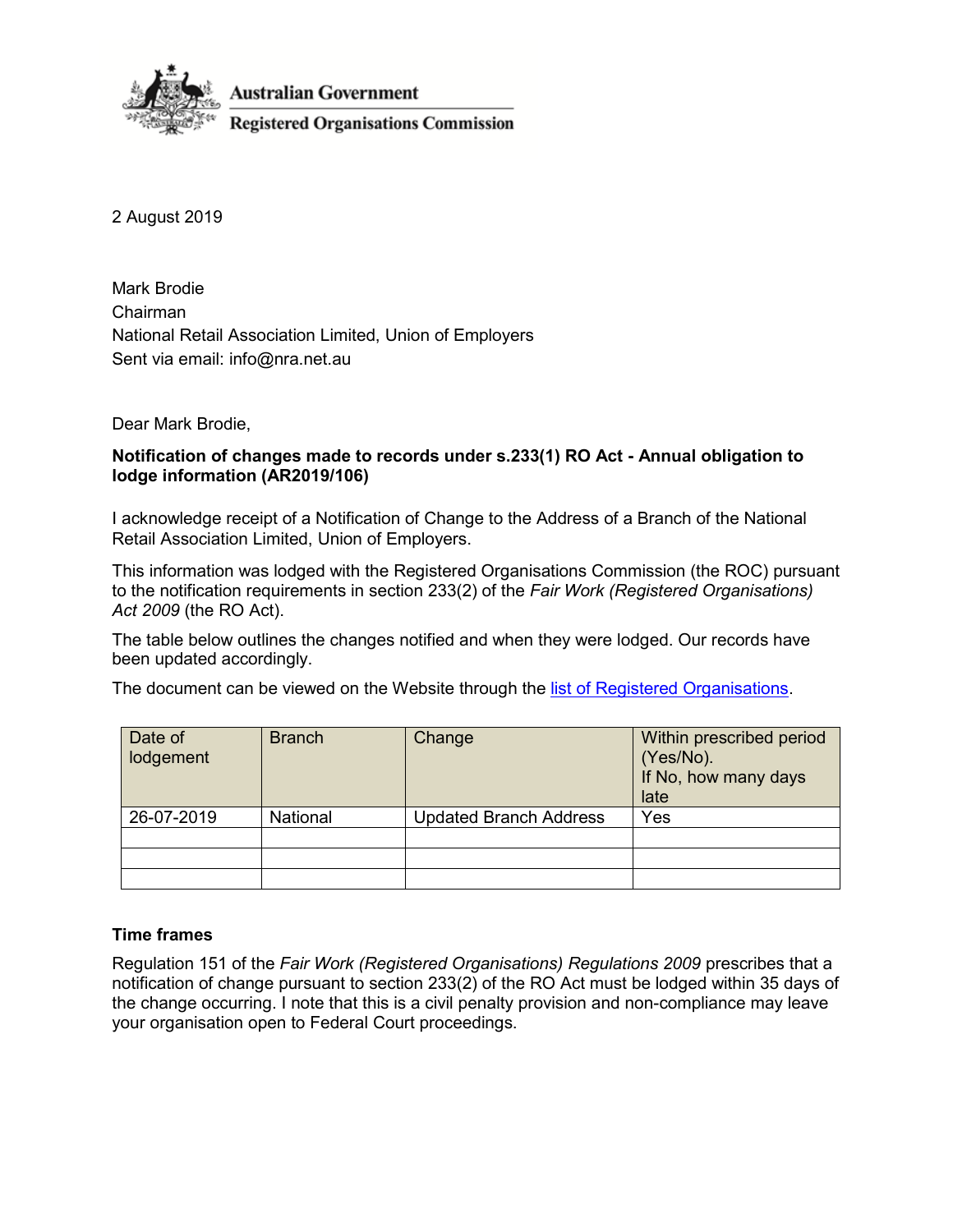Thank you for the notification.

Yours faithfully,

**Romy Kaur Registered Organisations Commission**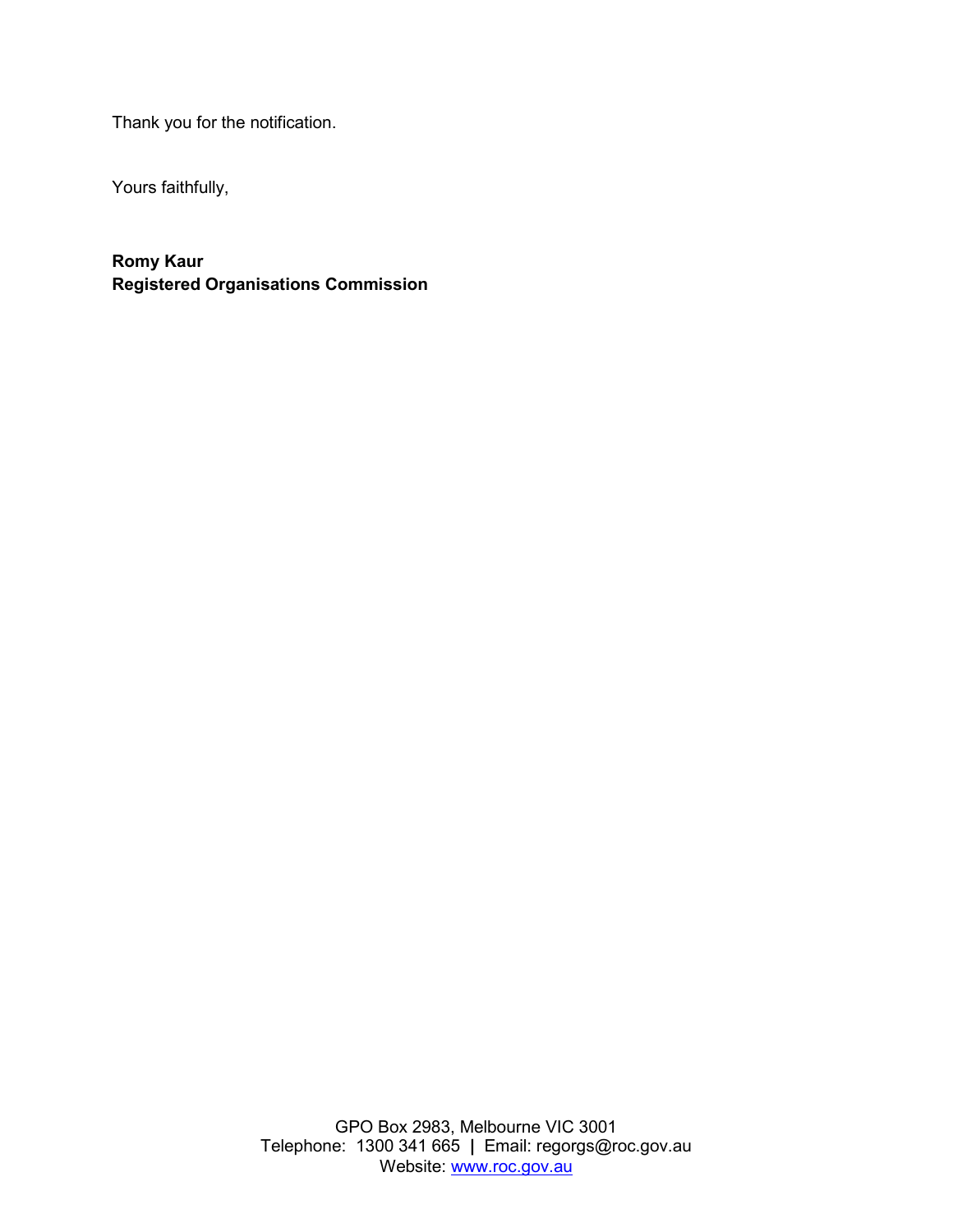### **NOTIFICATION OF CHANGES TO RECORDS (Changes to Records in the Annual Return) required to be kept in accordance with section 230 Fair Work (Registered Organisations) Act 2009 and regulation 147 Fair Work (Registered Organisations) Regulations 2009**

I, Mark Vincent Brodie, being the Chairman of the National Retail Association Limited, Union of Employers, declare the following:

- 1. I am authorised to make this declaration.
- 2. The following is a correct statement of the changes made to the information contained in the records required to be kept by the organisation in accordance with s.230(1)(b), (c), and (d) of the Fair Work (Registered Organisations) Act 2009:

1

• On 1 July 2019 the address of the organisation changed to Level 3, 67 St Pauls Terrace, Spring Hill QLD 4000.

Signed:

Dated:

TF 006 Notification of Changes to Records Template Form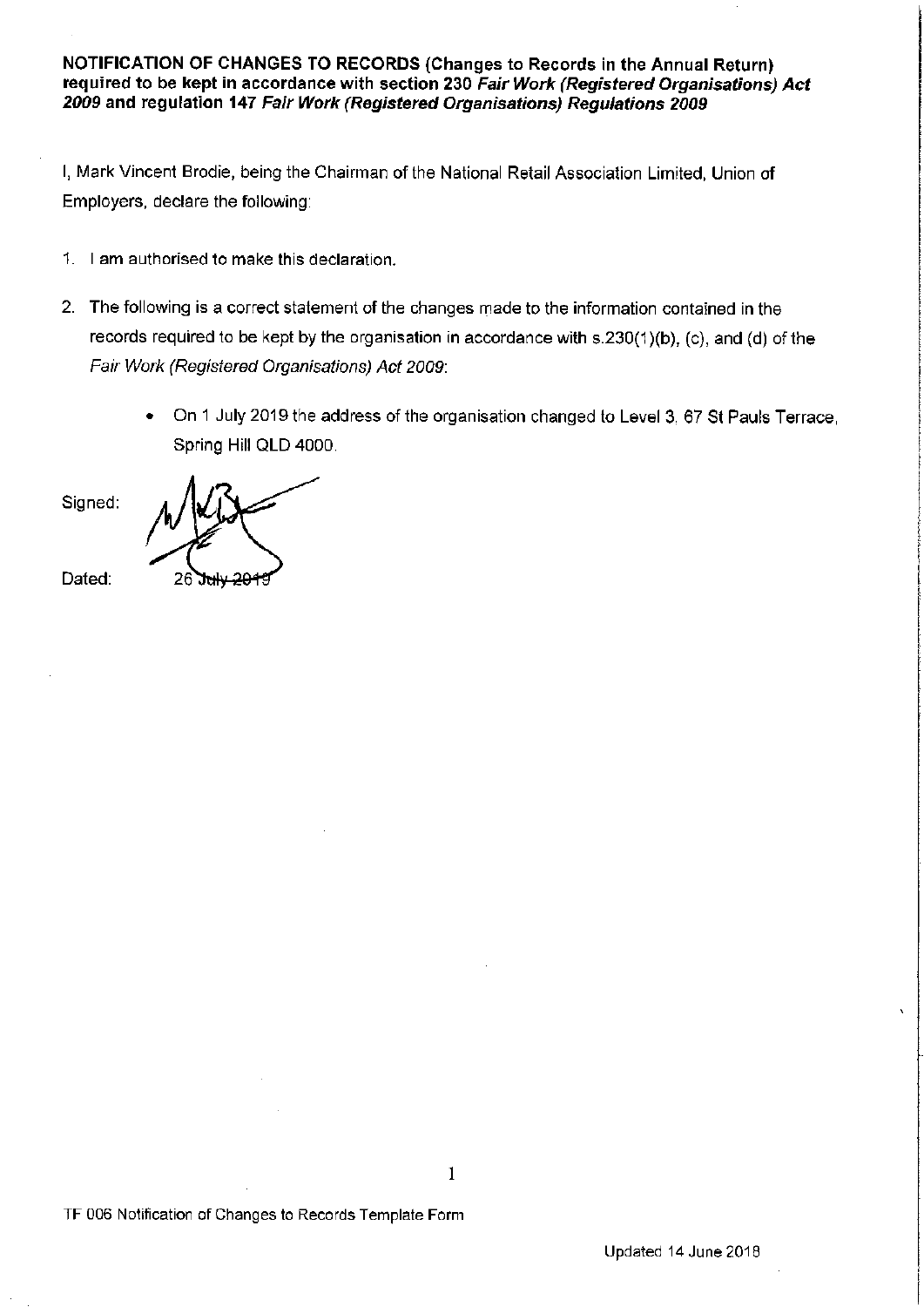

10 July 2019

Mr Mark Brodie Chairman National Retail Association Limited, Union of Employers Sent via email: [info@nra.net.au](mailto:info@nra.net.au)

Dear Mr Brodie,

# **Declaration and information lodged under subsection 233(1) for 2019 (AR2019/106)**

I acknowledge receipt by the Registered Organisations Commission (the ROC) on 20 February 2019 of your organisation's Annual Return which provides information under subsection 233(1) of the *Fair Work (Registered Organisations) Act 2009* (the RO Act).

Thank you for providing the Annual Return.

The documents lodged provide the required information for the 2019 Annual Return of the National Retail Association Limited, Union of Employers.

The Annual Return has been filed. Annual returns are publicly available on the website through the [List of Registered Organisations.](https://www.roc.gov.au/find-a-registered-organisation)

### **Notifications of Change**

Any changes to these records must be notified to the ROC within 35 days of the change. A template Notification of Change Declaration is available on the [fact-sheets](https://www.roc.gov.au/resources-and-decisions/fact-sheets-templates-and-webinars) page of our website. The National Retail Association Limited, Union of Employers is encouraged to use this template if any changes occur.

If you have any queries regarding this correspondence I can be contacted on 1300 341 665 or by email at [regorgs@roc.gov.au](mailto:regorgs@roc.gov.au) .

Yours faithfully,

**David Vale Registered Organisations Commission**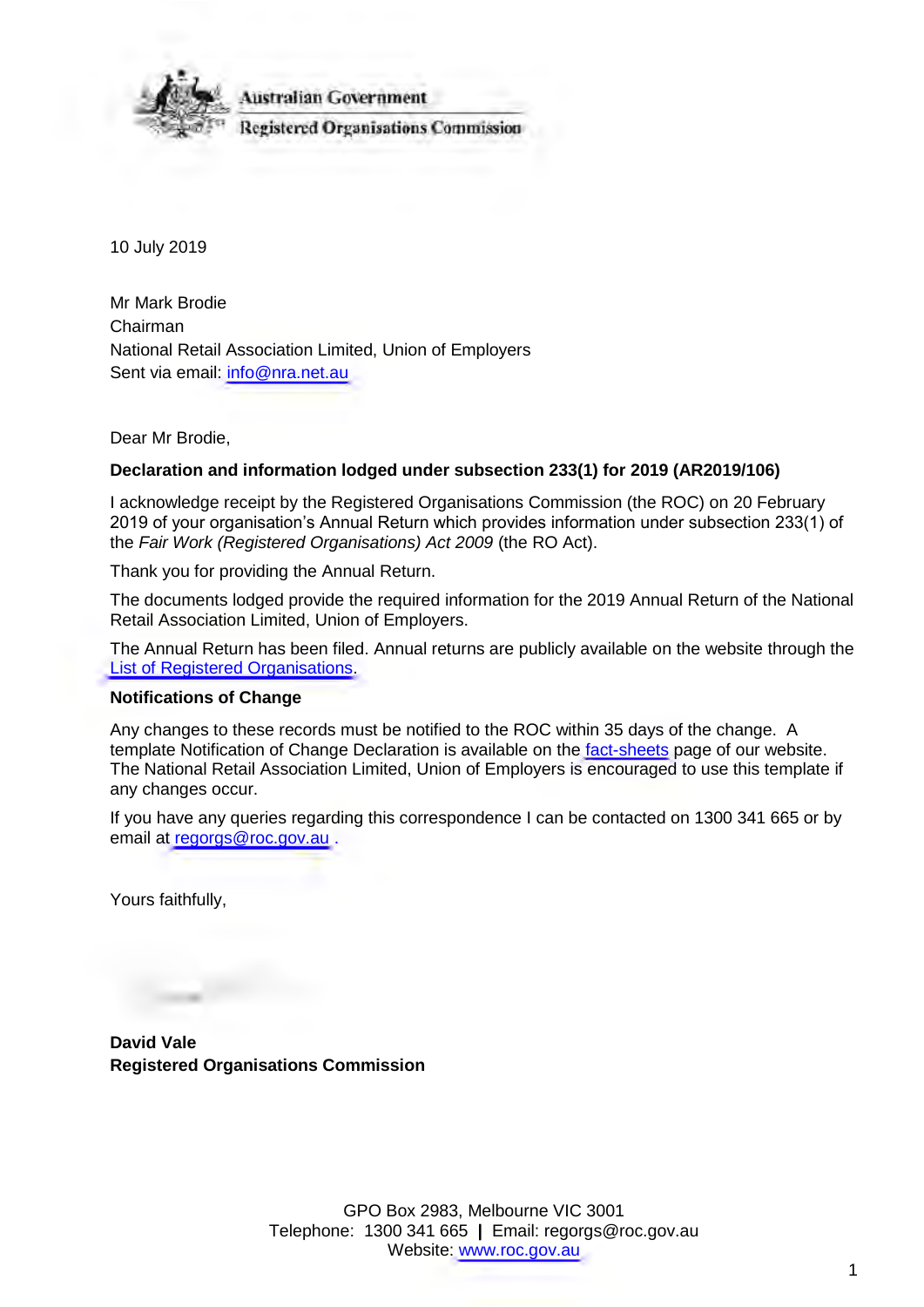

15 February 2019

Mr Mark Bielecki Registered Organisations Commissioner Registered Organisations Commission GPO Box2983 Melbourne VIC 3001

**PO Box 1307 Milton Qld 4064**  ABN 44 OOY 664 073 P 1800 RETAIL f 07 3240 0130

www.nra.net.au

By email: regorgs@roc.gov.au

Dear Commissioner Bielecki,

#### **ANNUAL RETURN OF INFORMATION in accordance with Regulation 147 Fair Work (Registered Organisations) Regulations 2009 and Sections 230 and 233 Fair Work (Registered Organisations)**  *Act2009*

- I, Mark Vincent Brodie, being the Chairman of the National Retail Association, declare the following:
- 1. I am authorised to make this declaration.
- 2. The register of members has, during the immediately preceding calendar year, been kept and maintained as required by  $s$  230(1)(a) and  $s$  230(2) of the Fair Work (Registered Organisations) Act 2009 **(the Act).**
- 3. The following is a correct statement of the information contained in the records required to be kept by the organisation in accordance with  $s$  230(1)(b), (c) and (d) of the Act:
	- a. The address of the organisation is Level 3, 33 Park Road, Milton QLD 4064.
	- b. The organisation has no branches and no branches have ceased or commenced in the previous 12 months.
	- c. On 31 December the previous year the number of members was 6,010.
	- d. A list of offices and the names, postal addresses and occupations of persons holding those offices as at the date of this declaration is attached at Annexure A and forms part of this declaration.
	- e. Under the rules of the organisation, the following elections must be held between 1 January and 31 December this year:
		- i. No elections are scheduled this year.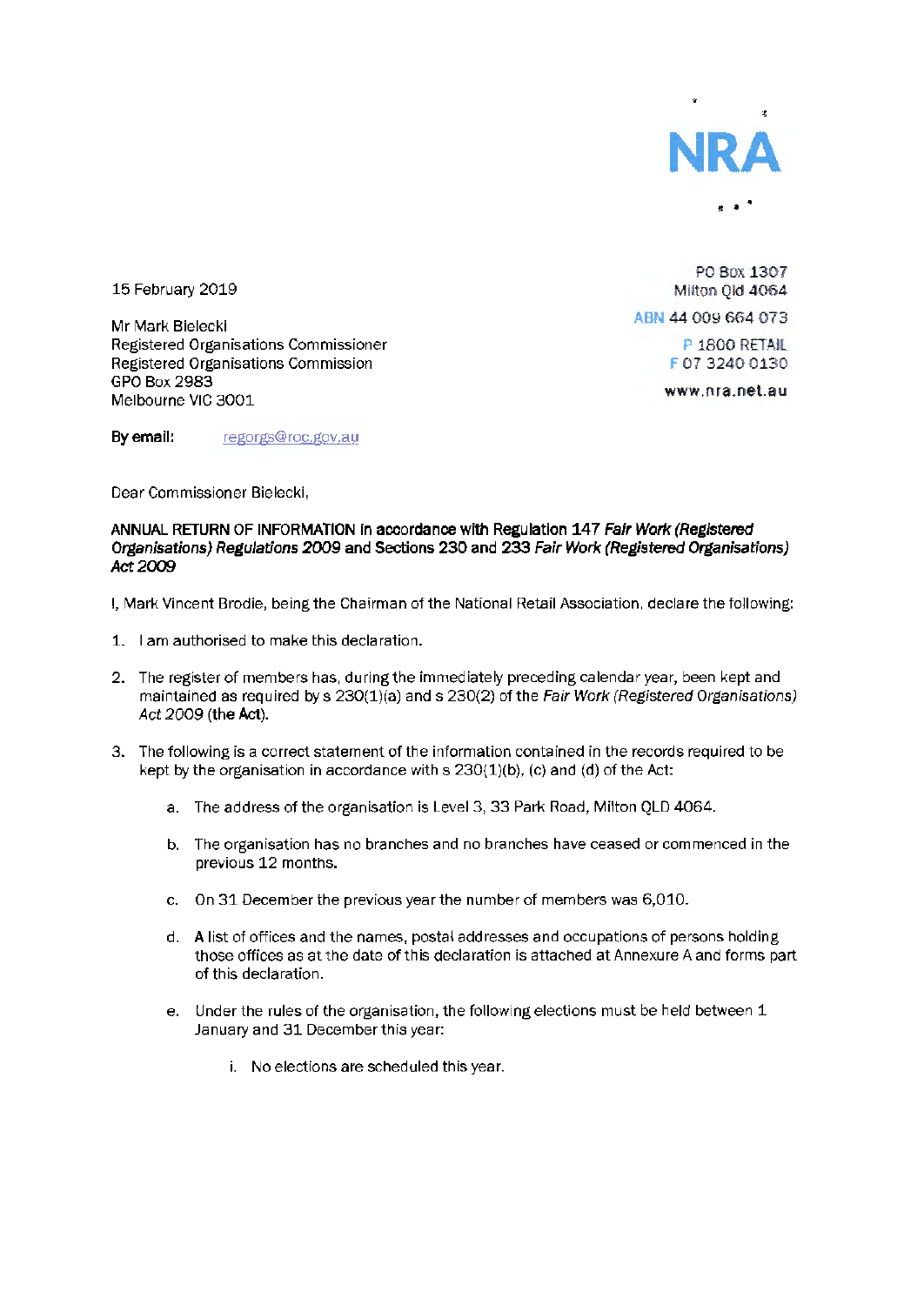f. The organisation has not entered into an agreement under s 151(1) of the Act with a State union.

 $\ddot{\phantom{0}}$ 

Yours faithfully,

Mark **trodie**<br>Chairmar<br>National Retail Association Limited

Enc : Annexure A - list of offices pursuant to  $s$  230(1)(b) and (c) of the Act